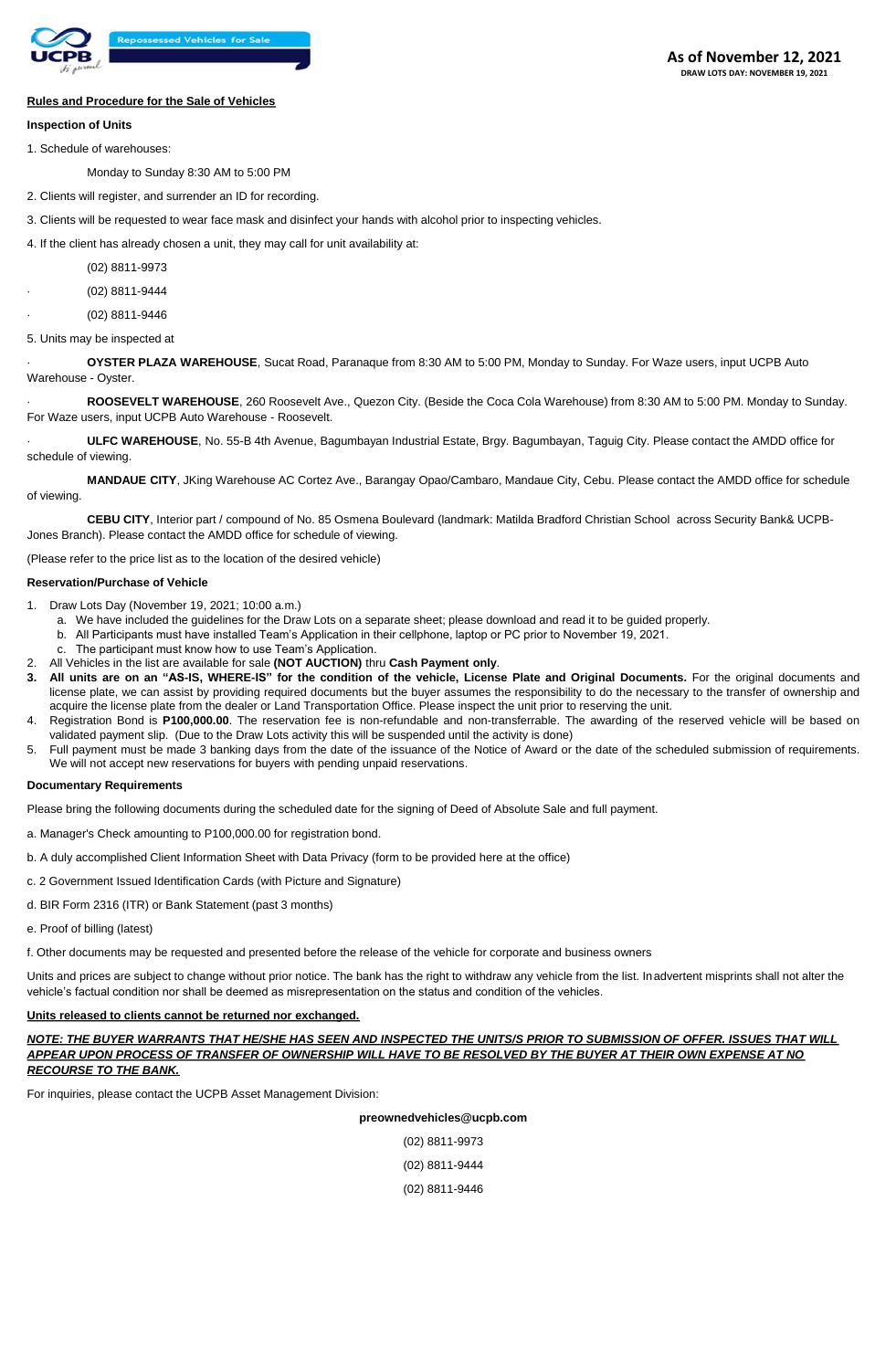| No.                   | Year/Model   | <b>DESCRIPTION</b>                                                                                   | PLATE NO.                                          | <b>ODOMETER</b>                      | <b>LTO Registration</b>                    | <b>Selling Price</b>                           | Location                                           |
|-----------------------|--------------|------------------------------------------------------------------------------------------------------|----------------------------------------------------|--------------------------------------|--------------------------------------------|------------------------------------------------|----------------------------------------------------|
| $\mathbf{1}$          | 2019         | Ferrari 488 Spider Red AT                                                                            | U4A363                                             | not seen/Gas                         | Quezon City                                | 22,669,000.00 Grand Soho                       |                                                    |
| $\overline{2}$        | 2019         | Baic M50 Ultra Luxury 1.5L Blue MT                                                                   | JAD-6025                                           | 12,429kms/Gas                        | Koronadal                                  | 410,000.00 Oyster                              |                                                    |
| 3<br>4                | 2019<br>2018 | Baic M50S Ultra Luxury Red MT<br>Baic MZ40 Luxury Silver MT                                          | LE9424<br><b>FAG-2604</b>                          | 18,011kms/Gas<br>73,142kms/Gas       | <b>Bacolod City</b><br><b>Bacolod City</b> | 167,000.00 Oyster<br>137,000.00 Oyster         |                                                    |
| 5                     | 2019         | Chevrolet Sail 1.5 LT Black Meet Kettle AT                                                           | FAG-7294                                           | 19,434kms/Gas                        | <b>Iloilo City</b>                         | 306,000.00 Oyster                              |                                                    |
| 6                     | 2019         | Chevrolet Trailblazer 2.8L LT 4X2 Summit White AT                                                    | NGG-3575                                           | 14,430kms/Diesel                     | <b>NCR</b>                                 | 823,000.00 Oyster                              |                                                    |
| $\overline{7}$        | 2015         | Ford Ranger 2.2L 4X2 LT Cool White AT                                                                | ARA-1634                                           | 102,657kms/Diesel                    | Taguig                                     | 556,000.00 Oyster                              |                                                    |
| 8                     | 2019<br>2016 | Honda City 1.5 VX Plus NAVI Ruby Red Pearl AT                                                        | <b>IAC-2277</b>                                    | 11,431kms/Gas                        | Region 1                                   | 584,000.00 Oyster                              |                                                    |
| 9<br>10               | 2018         | Honda Civic 1.5 RS Turbo Rallye Red AT<br>Honda Civic 1.8E White Orchid Pearl AT                     | FAA-8175<br>NBF-4220                               | 34,693kms/Gas<br>41,631kms/Gas       | <b>Iloilo City</b><br>San Juan             | 650,000.00 Oyster<br>720,000.00 Oyster         |                                                    |
| 11                    | 2019         | Honda Jazz 1.5 VX NAVI Brilliant Sporty Blue Metallic AT                                             | DAL-3528                                           | 75,797kms/Gas                        | Cabuyao                                    | 703,000.00 Oyster                              |                                                    |
| 12                    | 2017         | Hyundai Accent 1.6 GL Phantom Black MT                                                               | FAB-5708                                           | not seen/Diesel                      | <b>Iloilo City</b>                         | 380,000.00 Oyster                              |                                                    |
| 13                    | 2019         | Hyundai H100 2.5L GL CRDI Creamy White MT                                                            | DAN-4604                                           | 68,238kms/Diesel                     | Region IV-A                                | 609,000.00 Oyster                              |                                                    |
| 14                    | 2017         | Kia Picanto 1.0 EX Honey Bee MT                                                                      | NBI-5188 / EG9995                                  | 39,267kms/Gas                        | San Juan                                   | 260,000.00 Oyster                              |                                                    |
| 15<br>16              | 2018<br>2020 | Mazda 3 SDN 1.5L Snowflake White Pearl AT<br>MG ZS 1.5NA Alpha Meteorite Black AT                    | NBI-9032<br>NGD-8145                               | 41,113kms/Gas<br>9,011kms/Gas        | San Juan<br>Muntinlupa                     | 588,000.00 Oyster<br>641,000.00 Oyster         |                                                    |
| 17                    | 2017         | Mitsubishi L300 2.5D Exceed C/C Polar White MT                                                       | <b>NCT-1786</b>                                    | 63,525kms/Diesel                     | San Juan                                   | 427,000.00 Oyster                              |                                                    |
| 18                    | 2017         | Mitsubishi L300 Deluxe C/C 2.5D Polar White MT                                                       | NBP-3454                                           | 65,701kms/Diesel                     | Quezon City                                | 476,000.00 Oyster                              |                                                    |
| $19$                  | 2016         | Mitsubishi Mirage G4 GLS 1.2G Virgil Gray MT                                                         | <b>NDD-4706</b>                                    | 130,588kms/Gas                       | San Juan                                   | 95,000.00 Oyster                               |                                                    |
| 20                    | 2018         | Mitsubishi Mirage G4 GLX 1.2G Majestic Red AT                                                        | NEI-9044 / B4N525                                  | 40,931kms/Gas                        | Quezon City                                | 325,000.00 Oyster                              |                                                    |
| 21                    | 2020<br>2016 | Mitsubishi Mirage G4 GLX 1.2G Majestic Red MT                                                        | DAU-5873                                           | 7,985kms/Gas                         | Region IV-A                                | 339,000.00 Oyster                              |                                                    |
| $\overline{22}$<br>23 | 2018         | Mitsubishi Mirage G4 GLX 1.2G Majestic Red MT<br>Mitsubishi Mirage GLX 1.2G Cool Silver AT           | CDI-9120<br><b>NEI-1122</b>                        | 175,285kms/Gas<br>35.610kms/Gas      | Pasay City<br>Quezon City                  | 169,000.00 Oyster<br>264,000.00 Oyster         |                                                    |
| 24                    | 2018         | Mitsubishi Montero Sport GLS 2.4D 2WD Diamond Black Mica AT                                          | <b>NEI-1138</b>                                    | 71,535kms/Diesel                     | Quezon City                                | 955,000.00 Oyster                              |                                                    |
| 25                    | 2020         | Mitsubishi Montero Sport GLX 2.4D Sterling Silver MT                                                 | NFU-5203 / B6U466                                  | 1,239kms/Diesel                      | San Juan                                   | 974,000.00 Oyster                              |                                                    |
| 26                    | 2019         | Mitsubishi Montero Sport GLX 2.4D Titanium Gray MT                                                   | BAB-6484                                           | 108,816kms/Diesel                    | Region 2                                   | 766,000.00 Oyster                              |                                                    |
| $\overline{27}$       | 2020         | Mitsubishi Montero Sport GLX 2.4D White Diamond MT                                                   | CAU-3323                                           | 23,178kms/Diesel                     | Bocaue Ext.                                | 915,000.00 Oyster                              |                                                    |
| 28<br>29              | 2020<br>2018 | Mitsubishi Strada GLS 2.4D 2WD Sterling Silver AT<br>Mitsubishi Strada GLS 2.4D 2WD Titanium Gray AT | CAU-3022 / B6M791<br>NDO-8081                      | 48,042kms/Diesel<br>26,610kms/Diesel | Bocaue Ext.<br>Quezon City                 | 945,000.00 Oyster<br>764,000.00 Oyster         |                                                    |
| 30                    | 2019         | Mitsubishi Xpander GLS 1.5G Sterling Silver AT                                                       | NFT-3086                                           | 10,321kms/Gas                        | Quezon City                                | 723,000.00 Oyster                              |                                                    |
| 31                    | 2019         | Mitsubishi Xpander GLS 1.5G Titanium Gray AT                                                         | <b>NDJ-5855</b>                                    | $\overline{20}$ , 105 kms/Gas        | <b>NCR</b>                                 | 710,000.00 Oyster                              |                                                    |
| 32                    | 2019         | Mitsubishi Xpander GLS Sport 1.5G Sterling Silver AT                                                 | NEF-5179                                           | 10,935kms/Gas                        | Las Piñas                                  | 749,000.00 Oyster                              |                                                    |
| 33                    | 2019         | Mitsubishi Xpander GLS Sport 1.5G Titanium Gray AT                                                   | <b>NGJ-2994</b>                                    | 20,925kms/Gas                        | San Juan                                   | 739,000.00 Oyster                              |                                                    |
| 34<br>35              | 2019<br>2019 | Mitsubishi Xpander GLX 1.5G Sterling Silver MT<br>Mitsubishi Xpander GLX 1.5G Titanium Gray AT       | <b>NFU-6377</b><br>DAZ-5331 / B7G211               | 29,542kms/Gas<br>28,063kms/Gas       | Quezon City<br>Muntinlupa                  | 601,000.00 Oyster<br>708,000.00 Oyster         |                                                    |
| 36                    | 2019         | Mitsubishi Xpander GLX Plus 1.5G Quartz White Pearl AT                                               | B6A339                                             | 32,652kms/Gas                        | Quezon City                                | 694,000.00 Oyster                              |                                                    |
| 37                    | 2017         | Nissan Almera 1.5 Titanium Gray AT                                                                   | <b>NCM-2461</b>                                    | 66,103kms/Gas                        | Muntinlupa                                 | 276,000.00 Oyster                              |                                                    |
| 38                    | 2019         | Nissan Navara 2.5L 4X2 EL Calibre Alpine White AT                                                    | GAL-1592                                           | 25,229kms/Diesel                     | Cebu City                                  | 780,000.00 Oyster                              |                                                    |
| 39                    | 2019         | Nissan Navara 2.5L 4X2 EL Calibre Alpine White AT                                                    | GAM-3995 / F2P578                                  | not seen/Diesel                      | Region 7                                   | 729,000.00 Oyster                              |                                                    |
| 40<br>41              | 2019<br>2020 | Nissan Navara 2.5L 4X2 EL Calibre Alpine White MT                                                    | <b>NDJ-5368</b><br>NEG-6963 / F3L809               | 78,074kms/Diesel<br>50,976kms/Diesel | San Juan<br><b>NCR East</b>                | 690,000.00 Oyster<br>706,000.00 Oyster         |                                                    |
| 42                    | 2020         | Nissan Urvan NV350 2.5L Alpine White MT<br>Nissan Urvan NV350 2.5L Alpine White MT                   | NGL-1014                                           | 29,005kms/Diesel                     | San Juan                                   | 876,000.00 Oyster                              |                                                    |
| 43                    | 2016         | Nissan Urvan NV350 2.5L Alpine White MT                                                              | NAF-8787                                           | 74,788kms/Diesel                     | San Juan                                   | 443,000.00 Oyster                              |                                                    |
| 44                    | 2017         | Nissan Urvan NV350 2.5L Alpine White MT                                                              | <b>NCA-8233</b>                                    | 68,796kms/Diesel                     | Quezon City                                | 623,000.00 Oyster                              |                                                    |
| 45                    | 2019         | Suzuki Celerio GL Red AT                                                                             | G1D729                                             | 45,237kms/Gas                        | Kalibo                                     | 290,000.00 Oyster                              |                                                    |
| 46                    | 2018         | Suzuki Ciaz 1.4 GL Gray MT                                                                           | HAB-6352                                           | 42,296kms/Gas                        | Region 8                                   | 249,000.00 Oyster                              |                                                    |
| 47<br>48              | 2018<br>2020 | Suzuki Ciaz 1.4L GL Prime Dignity Brown MT<br>Suzuki Dzire 1.2 GL Silky Silver MT                    | <b>NEA-7347</b><br>G2B499                          | 52,202kms/Gas<br>$24,771$ kms/Gas    | Muntinlupa<br>Muntinlupa                   | 226,000.00 Oyster                              |                                                    |
| 49                    | 2019         | Suzuki Dzire 1.2L GL Midnight Black MT                                                               | NEH-2119                                           | 37,832kms/Gas                        | Muntinlupa                                 | 446,000.00 Oyster<br>297,000.00 Oyster         |                                                    |
| 50                    | 2019         | Suzuki Dzire GL AMT Midnight Black AT                                                                | FAN-3611                                           | 34,748kms/Gas                        | Kalibo                                     | 330,000.00 Oyster                              |                                                    |
| 51                    | 2020         | Suzuki Ertiga 1.5 GL Burgundy Red AT                                                                 | NFW-6963                                           | 34,730kms/Gas                        | Muntinlupa                                 | 634,000.00 Oyster                              |                                                    |
| 52                    | 2019         | Suzuki Ertiga 1.5 GL Snow White Pearl AT                                                             | <b>NEH-2180</b>                                    | 54,469kms/Gas                        | Muntinlupa                                 | 499,000.00 Oyster                              |                                                    |
| 53                    | 2019         | Suzuki Vitara GLX 1.6L Orange/White AT                                                               | KAD-2421                                           | 37,838kms/Gas                        | <b>CDO East</b>                            | 500,000.00 Oyster                              |                                                    |
| 54<br>55              | 2018<br>2018 | Toyota Avanza 1.3E Dark Blue SE AT<br>Toyota Corolla Altis 1.6E Freedom White MT                     | NFT-5982 / P2V182 57,460kms/Gas<br><b>NCW-1558</b> | 68,391kms/Gas                        | San Juan<br>Mandaluyong                    | 530,000.00 Oyster<br>499,000.00 Oyster         |                                                    |
| 56                    | 2019         | Tovota Fortuner 2.4L G 4X2 Silver Metallic MT                                                        | DAN-1655                                           | 93,549kms/Diesel                     | Muntinlupa                                 | 979,000.00 Oyster                              |                                                    |
| 57                    | 2015         | Toyota Hiace Commuter 2.5L White MT                                                                  | ABL-5388                                           | 274,939kms/Diesel                    | Biñan                                      | 408,000.00 Oyster                              |                                                    |
| 58                    | 2017         | Toyota Hiace Commuter 3.0L Silver Metallic MT                                                        | NAV-4514                                           | 41,610kms/Diesel                     | San Juan                                   | 708,000.00 Oyster                              |                                                    |
| 59                    | 2018         | Toyota Hiace Commuter 3.0L Silver Metallic MT                                                        | NBR-7681                                           | 51,422kms/Diesel                     | San Juan                                   | 793,000.00 Oyster                              |                                                    |
| 60<br>61              | 2016<br>2019 | Toyota Hilux 2.4L G 4X2 White MT<br>Toyota Hilux 2.8L 4X4 Conquest Attitude Black Mica AT            | ACU-9594<br><b>KAD-1742</b>                        | not seen/Diesel<br>38.630kms/Diesel  | <b>ROXI</b><br><b>CDO</b> East             | 730,000.00 Oyster<br>1,300,000.00 Oyster       |                                                    |
| 62                    | 2019         | Toyota Hilux 2.8L Freedom White AT                                                                   | <b>NBO-7394</b>                                    | 105,808kms/Diesel                    | San Juan                                   | 1,146,000.00 Oyster                            |                                                    |
| 63                    | 2018         | Toyota Innova 2.8E Red Mica Metallic AT                                                              | NAK-4884 / A4Y530                                  | 29,371kms/Diesel                     | <b>NCR</b>                                 | 765,000.00 Oyster                              |                                                    |
| 64                    | 2019         | Toyota Innova 2.8E Red Mica Metallic MT                                                              | DAM-5951                                           | 27,398kms/Diesel                     | Cabuyao                                    | 778,000.00 Oyster                              |                                                    |
| 65<br>66              | 2019         | Toyota Rush 1.5G Bronze Mica Metallic AT                                                             | DAN-5806 / P3H876                                  | not seen/Gas                         | Muntinlupa                                 | 740,000.00 Oyster                              |                                                    |
| 67                    | 2020<br>2019 | Toyota Rush 1.5G Silver Metallic AT<br>Toyota Rush 1.5G White AT                                     | <b>NGF-7786</b><br>CAS-5424                        | 24,090kms/Gas<br>32,491kms/Gas       | San Juan<br>Bocaue Ext.                    | 815,000.00 Oyster<br>733,000.00 Oyster         |                                                    |
| 68                    | 2019         | Toyota Vios 1.3E Alumina Jade Metallic AT                                                            | <b>NEF-1542</b>                                    | 33,833kms/Gas                        | Las Piñas                                  | 455,000.00 Oyster                              |                                                    |
| 69                    | 2017         | Toyota Vios 1.3E Orange Metallic AT                                                                  | DAB-5820                                           | 59,699kms/Gas                        | Muntinlupa                                 | 323,000.00 Oyster                              |                                                    |
| 70                    | 2017         | Toyota Vios 1.3E Thermalyte MT                                                                       | <b>NBN-8958</b>                                    | 83,942kms/Gas                        | Quezon City                                | 307,000.00 Oyster                              |                                                    |
| 71                    | 2017         | Toyota Vios 1.3E Thermalyte MT                                                                       | <b>VU5595</b>                                      | 191,811kms/Gas                       | Region 7                                   | 170,000.00 Oyster                              |                                                    |
| $\overline{72}$<br>73 | 2016<br>2016 | Toyota Vios 1.3J Freedom White MT<br>Toyota Vios 1.3J Freedom White MT                               | ADN-2717<br>NO PLATE                               | 271,354kms/Gas<br>267,832kms/Gas     | Cebu City<br>Cebu City                     | 170,000.00 Oyster<br>180,000.00 Oyster         |                                                    |
| 74                    | 2018         | Toyota Wigo 1.0G Orange Metallic MT                                                                  | DAC-9795                                           | 43,985kms/Gas                        | Cabuyao                                    | 284,000.00 Oyster                              |                                                    |
| 75                    | 2020         | Daewoo Maximus Truck Imported Wing Van Body 32-Footer White MT                                       | NFZ-4874                                           | not seen/Diesel                      | <b>NCR</b>                                 | 4,219,000.00 Roosevelt                         |                                                    |
| 76                    | 2020         | Daewoo Maximus Truck Imported Wing Van Body 32-Footer White MT                                       | NFZ-4873                                           | not seen/Diesel                      | <b>NCR</b>                                 | 4,219,000.00 Roosevelt                         |                                                    |
| $\overline{77}$<br>78 | 2017<br>2019 | Foton ETX 12 Wheeler Dump Truck White MT<br>Hyundai Reina 1.4 GL Glowing Silver AT                   | <b>NO PLATE</b><br>LAG-6290                        | not seen/Diesel<br>11,881kms/Gas     | San Juan<br>Polomolok                      | 2,071,000.00 Roosevelt<br>363,000.00 Roosevelt |                                                    |
| 79                    | 2017         | Mitsubishi Canter FE83 C/C Aluminum Rivetless Van Body Robust White MT                               | NR8319                                             | 68,348kms/Diesel                     | Mandaluyong                                | 755,000.00 Roosevelt                           |                                                    |
| 80                    | 2019         | Nissan Navara 2.5L 4X2 EL Calibre Savanna Orange AT                                                  | <b>FAG-2787</b>                                    | 55,530kms/Diesel                     | Pontevedra                                 | 740,000.00 Roosevelt                           |                                                    |
| 81                    | 2017         | Sinotruk Howo A7 10-Wheeler Dump Truck White MT                                                      | NAJ-1415                                           | not seen/Diesel                      | San Juan                                   | 1,771,000.00 Roosevelt                         |                                                    |
| 82                    | 2017         | Sinotruk Howo A7 10-Wheeler Dump Truck White MT                                                      | NAX-2250                                           | not seen/Diesel                      | San Juan                                   | 1,771,000.00 Roosevelt                         |                                                    |
| 83                    | 2017         | Sinotruk Howo A7 10-Wheeler Dump Truck White MT                                                      | <b>NAK-3543</b>                                    | not seen/Diesel                      | San Juan                                   | 1,771,000.00 Roosevelt                         |                                                    |
| 84<br>85              | 2017<br>2018 | Sinotruk Howo A7 10-Wheeler Dump Truck White MT<br>Suzuki Ciaz 1.4 GL Brown AT                       | <b>NAK-3542</b><br><b>HAA-8831</b>                 | not seen/Diesel<br>22,566kms/Gas     | San Juan<br>Region 8                       | 1,771,000.00 Roosevelt<br>285,000.00 Roosevelt |                                                    |
| 86                    | 2019         | Suzuki Ciaz 1.4 GL Metallic Star Silver MT                                                           | <b>KAD-7882</b>                                    | 46,277kms/Gas                        | Region 10                                  | 320,000.00 Roosevelt                           |                                                    |
| 87                    | 2018         | Toyota Innova 2.8E Thermalyte AT                                                                     | A3R499                                             | 83,088kms/Diesel                     | Quezon City                                | 751,000.00 Roosevelt                           |                                                    |
| 88                    | 2017         | Toyota Vios 1.5G Black AT                                                                            | <b>WA7028</b>                                      | 41,916kms/Gas                        | Mandaluyong                                | 399,000.00 Roosevelt                           |                                                    |
| 89                    | 2019         | Chevrolet Trailblazer 2.8L 4X2 LT Dark Blue Metallic AT                                              | WE4062                                             | 10,956kms/Diesel                     | Cebu City                                  | 830,000.00 Cebu City                           |                                                    |
| 90<br>91              | 2018<br>2017 | Mazda 2 SDN 1.5L V Titanium Flash AT<br>Mitsubishi Mirage GLX 1.2G Pyrenese Black MT                 | GAE-4346<br>GAH-9797                               | 9,938kms/Gas<br>57,300kms/Gas        | Cebu City<br>Cebu City                     | 520,000.00 Cebu City<br>271,000.00 Cebu City   |                                                    |
| 92                    | 2017         | Nissan Almera 1.2 Bluish Black MT                                                                    | GAB-5952                                           | 48,473kms/Gas                        | Cebu City                                  | 217,000.00 Cebu City                           |                                                    |
| 93                    | 2017         | Nissan Almera 1.5 Bluish Black AT                                                                    | OX1103                                             | 35,689kms/Gas                        | Region 7                                   | 300,000.00 Cebu City                           |                                                    |
| 94                    | 2017         | Nissan Almera 1.5 E Titanium Gray AT                                                                 | GEC-9389                                           | 110,029kms/Gas                       | Region 7                                   | 155,000.00 Cebu City                           |                                                    |
| 95                    | 2017         | Nissan Almera 1.5 Titanium Gray MT                                                                   | GAB-6031                                           | 36,979kms/Gas                        | Cebu City                                  | 321,000.00 Cebu City                           |                                                    |
| 96<br>97              | 2019<br>2018 | Toyota Vios 1.3E Grayish Blue Mica Metallic AT<br>Chevrolet Sail 1.3 LT Blue Sky MT                  | P0O047<br><b>WE1475</b>                            | 53,479kms/Gas<br>35,377kms/Gas       | Cebu City<br>Cebu City                     | 405,000.00 Cebu City                           | 285,000.00 Mandaue City                            |
| 98                    | 2017         | Chevrolet Trailblazer 2.8L LT 4X2 Mountain Blue AT                                                   | GAD-8164                                           | 39,254kms/Diesel                     | Talisay                                    |                                                | 740,000.00 Mandaue City                            |
| 99                    | 2017         | Honda HR-V 1.8E White Orchid Pearl AT                                                                | GAC-3232                                           | 50,194kms/Gas                        | Region 7                                   |                                                | 620,000.00 Mandaue City                            |
| 100                   | 2017         | Isuzu MU-X 4X2 LS Cosmic Black Mica MT                                                               | CS6785                                             | 33,885kms/Diesel                     | Cebu City                                  |                                                | 800,000.00 Mandaue City                            |
| 101                   | 2016         | Kia Picanto 1.0 EX Galaxy Black MT                                                                   | GAB-6161                                           | 33,074kms/Gas                        | Cebu City                                  |                                                | 236,000.00 Mandaue City                            |
| 102<br>103            | 2020<br>2017 | MG ZS 1.5 Alpha Extreme Speed Red AT<br>Nissan Almera 1.5 E Titanium Gray MT                         | GAO-5365 / W0J643<br>GAC-8436 / OY3752             | 9,803kms/Gas<br>170,844kms/Gas       | Cebu City<br>Cebu City                     |                                                | 600,000.00 Mandaue City<br>149,000.00 Mandaue City |
| 104                   | 2018         | Nissan Juke 1.6L Red Alert AT                                                                        | F0Y370                                             | 9,160kms/Gas                         | Cebu City                                  |                                                | 565,000.00 Mandaue City                            |
| 105                   | 2019         | Nissan Navara 2.5L 4X2 EL Calibre Brilliant Silver AT                                                | F1T742                                             | 26,152kms/Diesel                     | Cebu City                                  |                                                | 762,000.00 Mandaue City                            |
| 106                   | 2018         | Nissan Navara 2.5L 4X2 EL Calibre Galaxy Black AT                                                    | F0K887                                             | 41,452kms/Diesel                     | Region 7                                   |                                                | 695,000,00 Mandaue City                            |
| 107                   | 2020         | Nissan Navara 2.5L 4X2 EL Calibre Galaxy Black AT                                                    | GAO-2893                                           | 37,491kms/Diesel                     | Cebu City                                  |                                                | 860,000.00 Mandaue City                            |
| 108                   | 2019         | Nissan Navara 2.5L 4X2 EL Calibre Galaxy Black MT                                                    | F1W499                                             | 52,390kms/Diesel                     | Cebu City                                  |                                                | 666,000.00 Mandaue City                            |